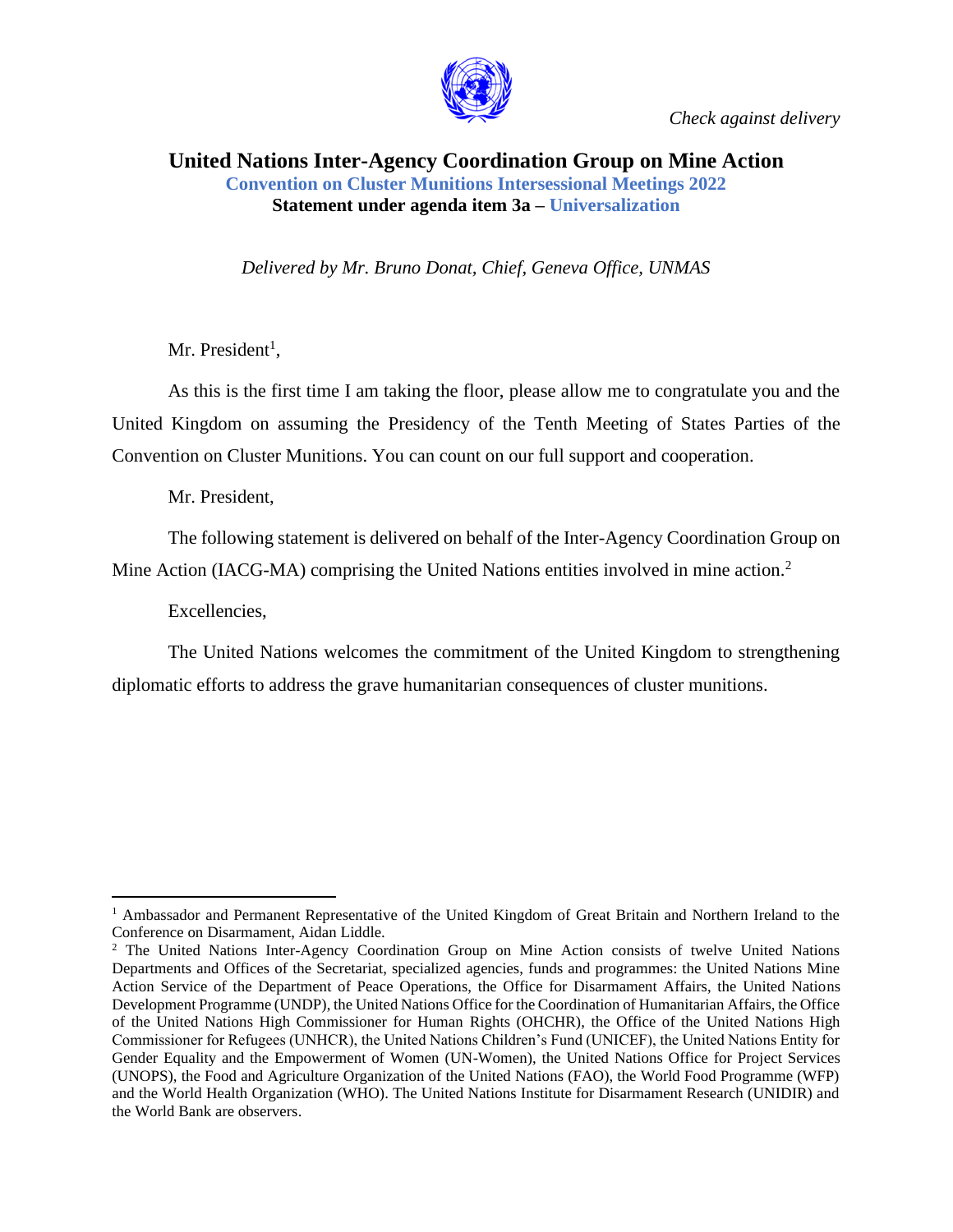

*Check against delivery*

## **United Nations Inter-Agency Coordination Group on Mine Action Convention on Cluster Munitions Intersessional Meetings 2022 Statement under agenda item 3a – Universalization**

Distinguished Delegates,

Less than one year ago, the States Parties to this Convention met in Geneva under the Presidency of Switzerland to take stock of the progress they and the Convention had made over the preceding five years. In the Lausanne Action Plan, 110 States Parties acknowledged that increased efforts are required to advance towards the essential objective of a world free of cluster munitions.

Excellencies,

The use of cluster munitions in recent and ongoing armed conflicts by states not party to this convention and their severe humanitarian impact, especially in populated areas, constitute a grave concern.

Mr. President,

Universal adherence is now more important than ever.

The world is watching with shock, horror, and grave concern the (ongoing) war in Ukraine. Very soon after the war had started, there were unconfirmed, yet credible, reports of cluster munition use that has led to civilian casualties and destroyed civilian infrastructure. This includes ground-launched cluster munitions fired from multiple-launch rockets systems in populated areas. The use of these highly inaccurate systems that disperse multiple munitions and sub-munitions over a wide area can have foreseeable indiscriminate effects when used in a populated area.

The United Nations reiterates its call for an immediate end to the use of such weapons, underscoring that any intentional targeting of civilians or civilian infrastructure is a violation of international humanitarian law.